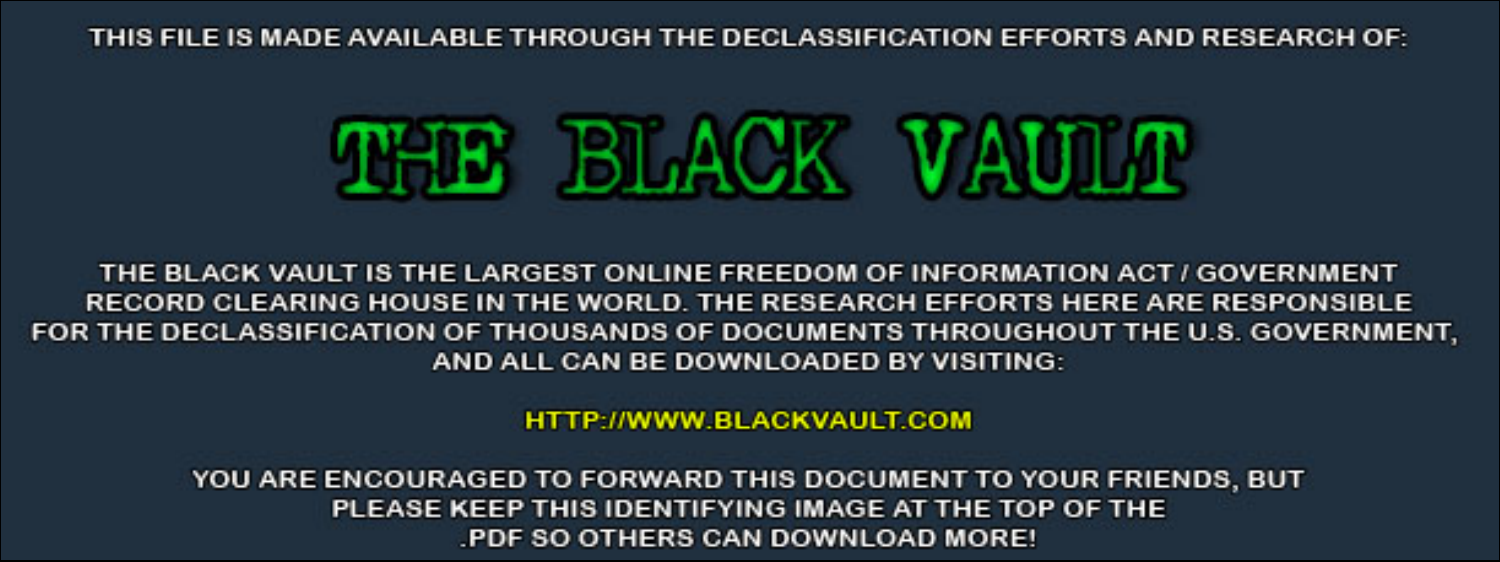# **(U) Cryptologic Almanac 50th Anniversary Series**

## **(U)Madame X: Agnes Meyer Driscoll and U.S. Naval Cryptology, 1919 - 1940**

(U) Of all the pioneer American cryptologists that we remember - William and Elizebeth Friedman, Herbert O. Yardley (founder of the American Black Chamber), and Joseph Rochefort, whose codebreaking exploits contributed to the Midway victory - one, Agnes Meyer Driscol1, remains something of a mystery. The mystery is all the more ironic when we consider the range and number of her accomplishments as a pioneer cryptologist, and that she was a woman working in the mostly male domain of naval cryptology.

(U) She was born on 24 July 1889 in Genesco, Illinois, to Dr. Gustav F. and Lucy Andrews Meyer. In 1911, she received an A.B. from Ohio State University, having majored in mathematics, music, physics, and foreign languages. Her curriculum was atypical of women's education in the post-Victorian era. After college, she moved to Amarillo, Texas, where she taught in various high schools. By 1918, she was the head of the mathematics department at Amarillo High School. However, events were soon to change her career completely.

 $(U)$  In April 1917, as a result of the unlimited U-boat campaign and the revelations of the Zimmermann Telegram, the United States declared war on Germany. By early 1918, the U.S. Navy found that it had a serious personnel shortage as the war soaked up the pool of available manpower. To fix this problem, the secretary of the navy, Josephus Daniels, made the far-reaching decision to allow women to enlist. A large number of American women answered the call to arms. Among them was Agnes Meyer, who resigned her position in Amarillo and enlisted in the Navy on 22 June 1918.

(U) She began as a Chief Yeoman (F), the highest rank that could be achieved by a woman. ("F" stood for female, to distinguish it from the male Yeoman.) She was assigned to Washington, D.C., and worked in the Postal and Cable Censorship Office reviewing telegrams and letters for compromises or indications of espionage activity. She later was transferred to the Code and Signal Section of the Director of Naval Communications (DNC), which was responsible for developing the operational codes and ciphers for the U.S. Navy. At war's end, women were offered the opportunity to be discharged with an option to accept a civilian position within the Navy Department. In mid-July 1919, Agnes Meyer took the offer and began working as a civilian in the same section.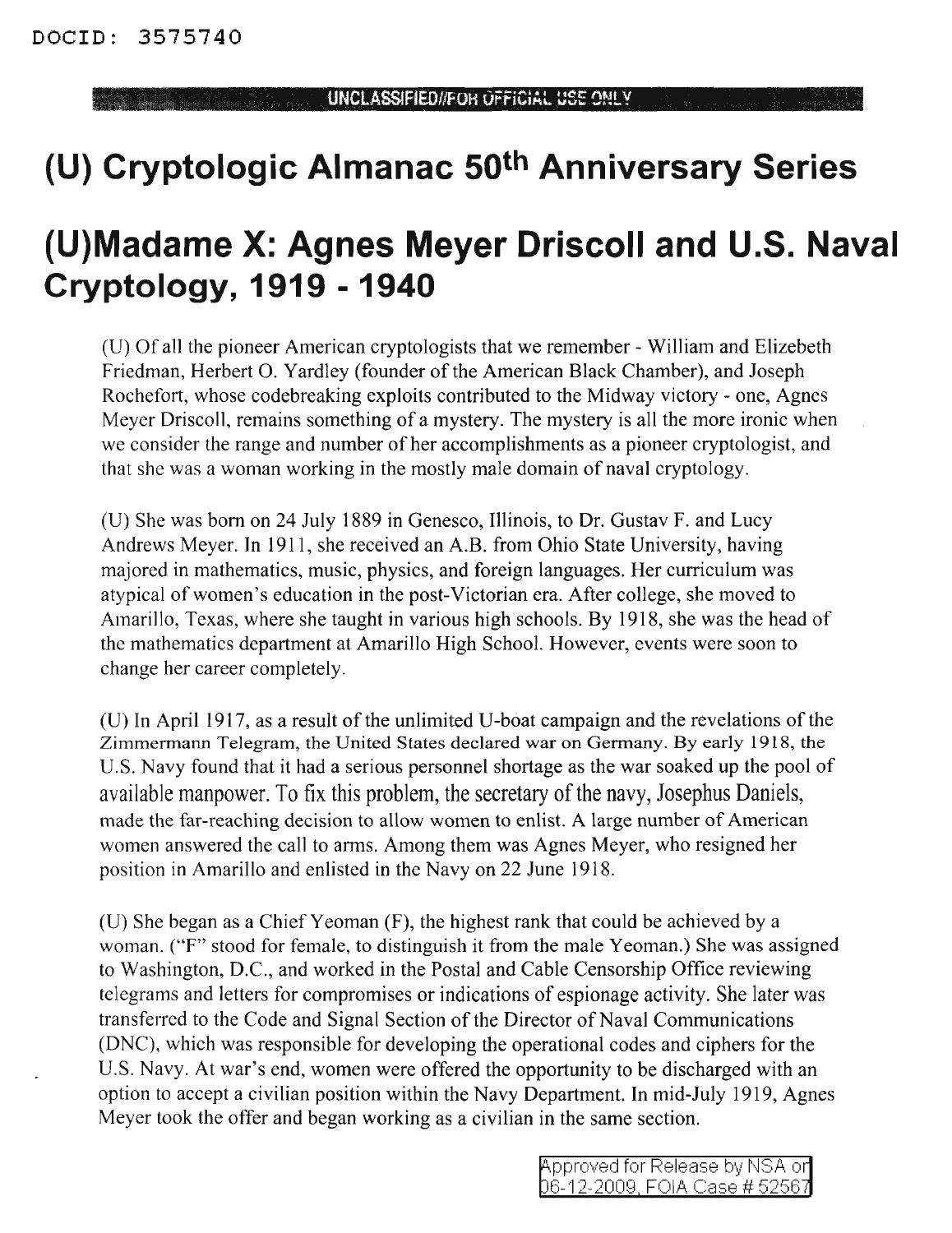(U) Shortly after being hired by the navy, she was invited to spend some time at the famous Riverbank Laboratory in Geneva, Illinois. This was the same place where William and Elizebeth Friedman had begun their cryptologic careers. Later in 1920, she spent about five months at Herbert O. Yardley's Cipher Bureau (more popularly known as the "Black Chamber") in New York City. Yardley's bureau took on trainees from other government offices, so this was not unusual. In addition, Yardley's greatest successes were against Japanese systems; therefore, it is possible that the foundation for her later cryptanalytic exploits may have begun while at the bureau.

(D) Interestingly, during this period the navy's communications intelligence effort was, for the most part, still an idea. Some theoretical studies had been done before, during, and after the war, but an organization designed explicitly to intercept, decrypt, and report intelligence from the radio traffic of other navies did not exist. Much like the army, the navy's cryptologists were producing systems to protect its own communications. So Miss Meyer spent the next year working with the head of the Code and Signal Section, Lieutenant Commander William Gresham, on the development of a device known as the "CM" or the Communications Machine. In 1921, this device, which was a sort of mechanical cipher device based on a sliding alphabet system, became one of the navy's standard cryptographic systems for most of the 1920s. In 1937, in belated recognition for her work, Congress awarded Agnes, along with Gresham's widow, \$15,000.

(D) That same year, Miss Meyer's career in cryptographic development took a curious turn. She had responded to a publicized challenge to decipher a supposedly invulnerable cipher message produced by a machine. She solved it, much to the chagrin of the machine's developer, Edward Hebern. Hebern had invented the first cipher machine to use a rotor and had submitted it to the navy for consideration. He thought that Agnes might help him design a better device, and in 1923 he hired her away from the navy as a technical expert. Ironically, her place in the navy was filled temporarily by Elizebeth Friedman. Despite her best efforts, the Hebern machine could not provide the cryptographic security promised by its designer. In 1924, an evaluation by William Friedman revealed the severe shortcomings of the machine. The Navy lost interest and Hebern's company folded. Agnes returned to Washington and the navy.

(D) Circumstances for Agnes had now changed. For one thing, she was now married. Her husband was Michael B. Driscoll, a lawyer for the Department of Commerce. More importantly, for Mrs. Driscoll the Navy had created a cryptanalytic mission in the Code and Signal Section, known as the Research Desk. Lieutenant Laurance Safford was in charge, and he was assisted by one cryptanalyst (Driscoll) and two clerks. For the next 18 years, Safford and Meyer would work together in establishing what eventually became OP-20-G. He organized the intercept and analytical efforts, while she provided the cryptanalytic and technical base for the navy's COMINT effort. Like the Black Chamber, and later the army's codebreaking efforts, the navy concentrated on Japanese communications. This emphasis on Tokyo's communications seems to have originated in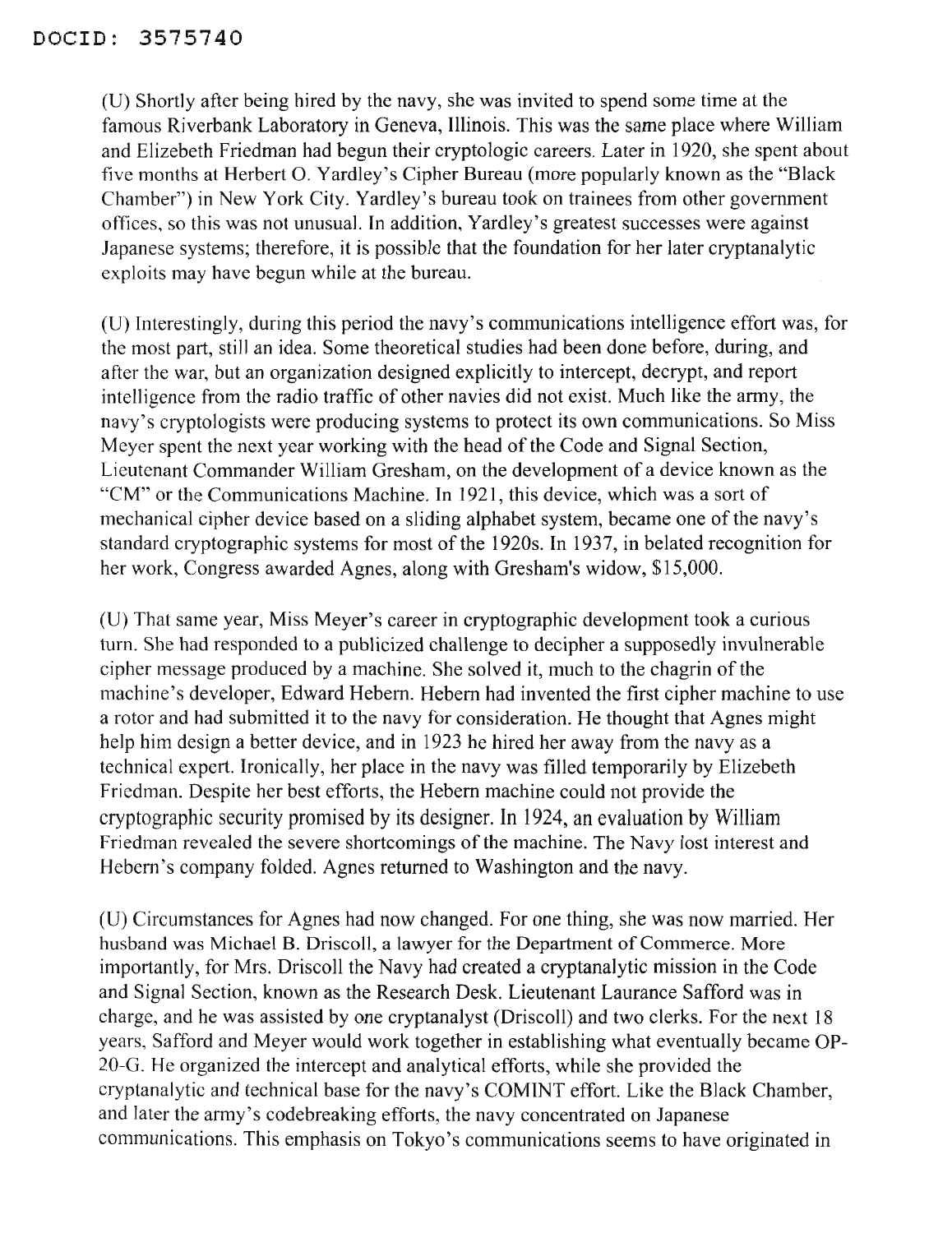#### DOClD: 3575740

both the availability of Japanese messages and a feeling that the potential existed for conflict between Japan and the United States over China, colonies, and trade.

(U) The first break for the Research Desk was the exploitation of the current Japanese Navy's operational code, known as the Red Book. Actually, the code book itself had been snatched and copied by the Office of Naval Intelligence. The problem for Mrs. Driscoll was recovering the cipher systems used to encrypt the code groups. At first, the Japanese used relatively simple additive or transposition systems. But within a few years a dozen systems were being used with multiple keys. Surprisingly, though, very few of the decrypted messages were translated since the Research Desk lacked enough Japanese linguists.

(V) The breakthrough paid offin 1930 during the Imperial Japanese Navy's Grand Maneuvers. OP-20-G analysis of the exercise indicated that Tokyo had developed a good insight into American naval planning, specifically War Plan Orange, which called for Pacific Fleet operations near the Japanese home islands. Critical to this was Mrs. Driscoll's cryptanalysis. For the maneuvers, Japan had issued a new cipher and daily changing keys for the Red Book. However, she was able to exploit the system. Her breaks, and the input from traffic analysis by the V.S. naval team on Guam, secured the place that cryptology held in the U.S. Navy.

(V) In December] 930, the Japanese navy went to a new code - the Blue Book. This system entailed over 85,000 code groups that were further enciphered. The immense difficulty in recovering the Blue Book was that both the cipher and the code groups had to be recovered simultaneously. There were no cribs or translations available. Critical to Mrs. Driscoll's breakthrough was the insight into the difference in the groupings of the code values. Her success also was important since this particular effort was one of the first times that IBM "tabulating machines" were used to keep track of cipher and code groups.

(U) Mrs. Driscoll's successes were not limited just to paper codes and ciphers. Sometime before (or in) early 1935, she began the attack on one of Japan's early machine cipher systems, the M-l, or Orange, used by its naval attaches. The machine was derived from earlier ones like the Kryha or Hebem. Mrs. Driscoll developed a manual method of decryption which used a diagram on cross-section paper against which she slid the recovered cipher sequence. This breakthrough led to a pair of controversies, though.

(U) The first involved a dispute with the cryptanalysts in the army's codebreaking unit, the Signal Intelligence Service (SIS). That group, under Frank Rowlett, had been working on the Japanese Foreign Ministry'S cipher device known as the Red machine, which was similar to the Orange machine. Rowlett's breakthrough came at about the same time as Mrs. Driscoll's. Later, navy apologists would claim that the SIS benefited from technical information provided by OP-20-G. The army denied this and claimed they had received no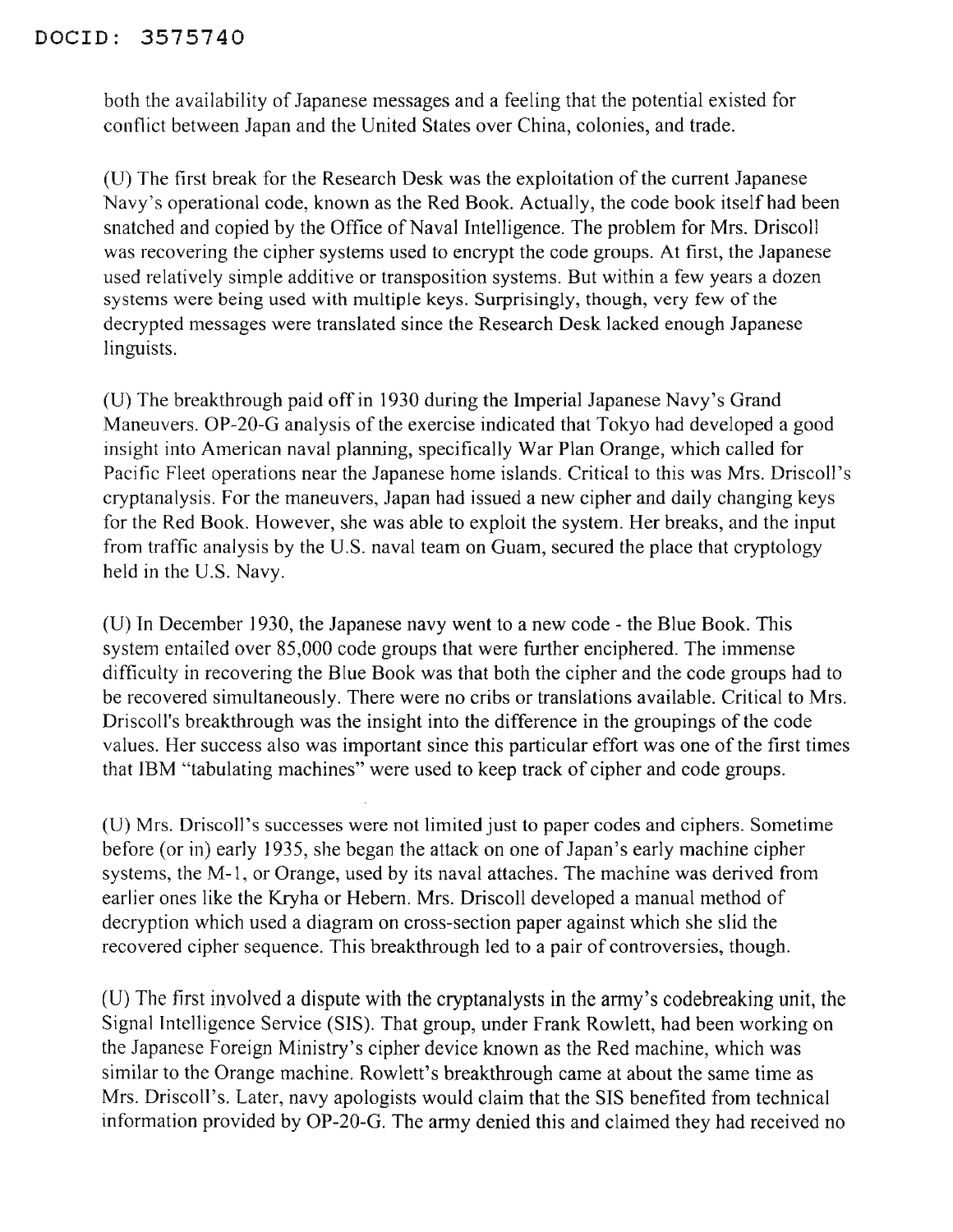#### DOCID: 3575740

help from the navy. The controversy is almost impossible to settle. Both service cryptologic units were extremely reluctant to share any information with the other. Technical exchanges often were made with one side not knowing what the other was working on. The degree of cooperation often hinged on the personalities involved. Safford was not friendly to the SIS. On the other hand, later OP-20-G commanders, such as Joseph Wenger, were far more accommodating.

(U) The second issue for the navy stemmed from its interpretation of Japanese naval cryptologic trends. The success against the Orange machine convinced many in OP-20-G that the future lay in machine systems. Anticipating this, the navy had one of Mrs. Driscoll's associates, (then) Lieutenant Jack Holtwick, work on an analog device to replicate the Orange machine and possible future modifications. However, the Japanese navy remained wedded to paper codes and ciphers. The only machine it produced was the 1940 successor to the Orange machine, codenamed Coral by the Americans. (In fact, except for a few new machine systems, notably Purple, Jade, and Green, Japanese cryptography used mostly manual paper systems.

(U) In 1937, Mrs. Driscoll was involved in a serious traffic accident in which her jaw and leg were broken. After more than a year of convalescence, in which her leg never properly healed and forced her to walk with a cane, she returned to OP-20-G. At least one source claimed that, upon her return, she appeared to have undergone a personality change. This observation is disputed by other members of OP-20-G and close relatives. Perhaps the best argument against this "change" was that the navy charged her with breaking the new general-purpose code, eventually known as IN-25.

(U) In June 1939, the Japanese navy had introduced the new code. It was an extremely complicated system: it involved three separate codebooks, a 300-page book ofrandom additives, and an instruction book. The original codebook, designated the "A" by OP-20- G, contained over 30,000 five-digit groups that represented numbers, place-names, and other meanings. A key characteristic was a self-check system for groups. When all of the digits of a group were added, the total was divisible by three. By late 1940, after a little over a year, some progress had been made. A few thousand of the additive groups had been stripped away, and over 500 of the code groups themselves had been recovered. The navy could read some standard format messages, such as weather reports, but the bulk of the messages remained to be discovered. With the navy's best codebreaker leading the attack, there was hope for an eventual success.

(U) However, in October 1940 Mrs. Driscoll was moved off the IN-25 problem and assigned a team to work on German naval systems. This curious move, which ultimately benefited neither effort, was the result of a division in policy within OP-20-G. The move would also signal the end of Agnes Driscoll's cryptanalytic successes.

 $[(U/\text{E}\Theta U\overline{O})$  Robert J. Hanyok, Center for Cryptologic History, 972-2893s, rihanyo]